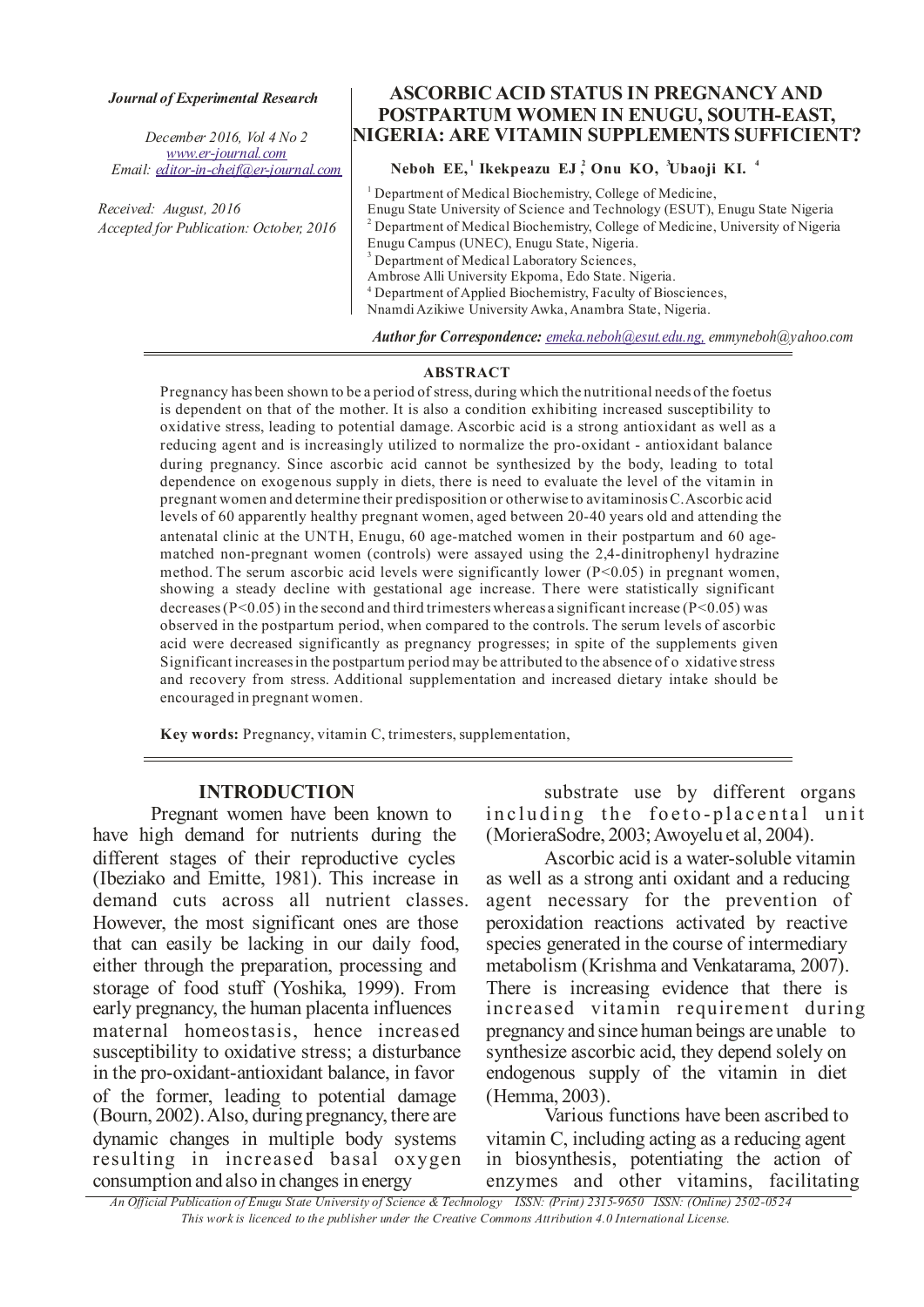absorption of ferrous sulphate and protection against bacterial infections, especially acute respiratory infections (Khalil and Waly, 1989; Ibadin et al, 1999). Due to the diverse functions of the vitamin, there is need to evaluate the ascorbic acid levels in the different trimesters of pregnant women on ascorbic acid supplementation and also in the postpartum women to ascertain if the supplements given during pregnancy is adequate or not.

# MATERIAL AND METHODS

Subjects: The study is a cross sectional study of apparently healthy pregnant women on vitamin C supplement and those in the post partum period attending the antenatal care clinic in the maternity wing of the University of Nigeria Teaching Hospital, UNTH, Enugu. The subjects were aged between 20-40 years old, and were divided into four groups based on their gestational trimesters and post partum period. 60 subjects were recruited from each trimester of their pregnancy whereas 60 were in their post partum period. Sixty (60) apparently healthy, age-matched, non-pregnant women, comprising of the students and staff of UNTH, Enugu served as the control subjects. Informed consent was given by all the subjects and ethical clearance was issued by relevant authorities before the commencement of the study.

Exclusion Criteria: Subjects with pregnancy complications like gestational diabetes, hypertension, pre-eclampsia, asthma, anemia and jaundice were excluded from the study.

### Sample Collection and Processing

Venous blood samples (5ml) were collected in clean plain tubes and were allowed to clot and retract at room temperature. The samples were then centrifuged at 5000 rpm and the clear serum samples were promptly separated into plain tubes.

The samples were analyzed immediately for ascorbic acid.

## Analytical Method

Ascorbic acid was assayed using the 2,4 dinitrophenyl hydrazine (2,4-DNP) method of Caraway (Tietz, 1996). Oxidized ascorbic acid was reacted with 2, 4-DNP, 10% TCA and chloroform in a strong acidic medium (85%

sulphuric acid) and the red colouration generated was estimated at 490nm using Spectronic 20 spectrophotometer.

## Statistical Analysis:

The statistical analysis was done using two-tailed students t-test and the results are presented as mean  $\pm$  standard deviation ( $\pm$  SD) (Ojo, 1995).

#### **RESULT**

Table 1 shows the mean  $\pm$  SD of ascorbic acid levels in different trimesters postpartum and controls. From the table, the ascorbic acid levels decreased with increasing gestational age and increased at the post partum period.

| <b>Subjects</b>         | <b>Number</b> | <b>Ascorbic Acid</b><br>(mg/100ml) |
|-------------------------|---------------|------------------------------------|
| <b>First Trimestrer</b> | $n=60$        | $0.98 \pm 0.16$                    |
| <b>Second Trimester</b> | $n=60$        | $0.93 \pm 0.15$                    |
| <b>Third Trimester</b>  | $n=60$        | $0.88 \pm 0.11$                    |
| Postpartum              | $n=60$        | $1.15 \pm 0.17$                    |
| Control                 | $n=60$        | $1.04 \pm 0.21$                    |

When compared with the control, the reduction at the second and third trimesters as well as the increased level observed in the post partum were statistically significant (P<0.05) (table 2).

## TABLE 2

Test of difference in means of ascorbic acid between control, postpartum period and the different trimesters.

| <b>Subjects</b>                    | <b>Ascorbic Acid</b> |
|------------------------------------|----------------------|
|                                    | (mg/100ml)           |
| <b>First Trimester and Control</b> | P > 0.05             |
| Second Trimester and Control       | $P < 0.05$ **        |
| Third Trimester and Control        | $P < 0.05$ **        |
| Postpartum and Control             | $P < 0.05$ **        |

 $***$  = Statistically significant

Table 3 however, shows the test of difference between the postpartum period and the different trimesters. The decrease in the mean ascorbic acid levels as pregnancy progressed was statistically significant  $(P<0.05)$  compared to the level observed in the post partum period.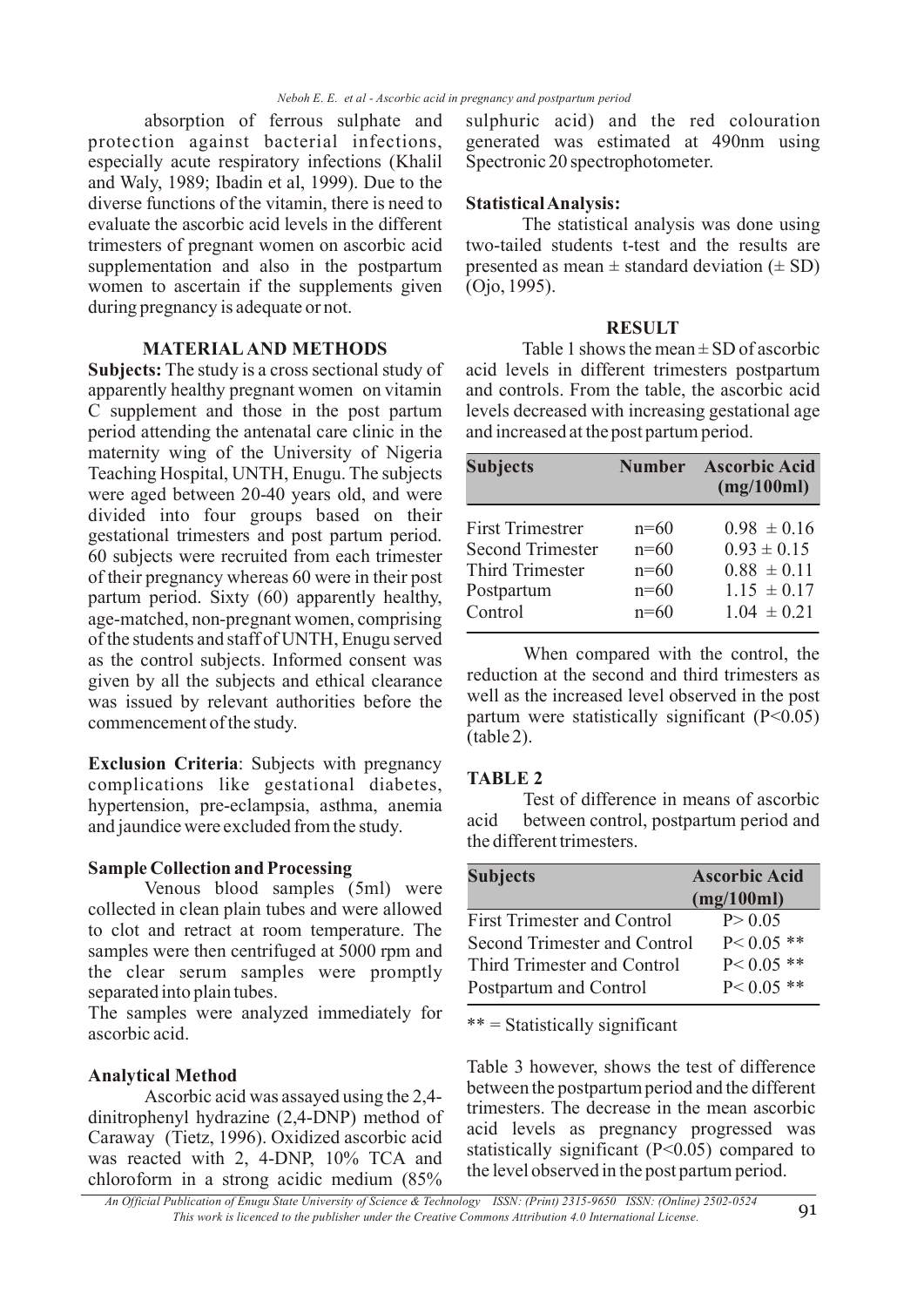### TABLE 3.

Test of difference in means of ascorbic acid level between the postpartum period and the different trimesters of pregnancy.

| <b>Subjects (groups)</b>              | <b>Ascorbic Acid</b> |
|---------------------------------------|----------------------|
|                                       | (mg/100ml)           |
| <b>First Trimester and Postpartum</b> | $P<0.05$ **          |
| Second Trimester and Postpartum       | $P<0.05$ **          |
| Third Trimester and Postpartum        | $P<0.05$ **          |

 $*** = Statistically significant$ 

#### DISCUSSION

of measuring it (Jackson et al, 2005). The present study evaluated the level of vitamin C in the different trimesters of pregnancy. The study revealed a progressive fall in the ascorbic concentration with increasing gestational age. There was statistically significant decrease (P<0.05) in the second and third trimesters of pregnancy and also a significant increase (P<0.05) in the postpartum period when compared with the control subjects. Vitamin C has many vital functions in the body. Therefore, it is important to have a way

The significant decrease in the second and third trimesters could be as a result of stress secondary to pregnancy in addition to increased fetal demand (Awoyelu et al, 2004), and if not properly addressed, the pregnant women as well as the developing fetus may be deprived of the very essential functions of vitamin C in the body.

Ascorbic acid is involved in the metabolism of several amino acids, leading to the formation of hydroxyproline, hydroxylysine, norepinephrine, serotonin, homogenistic acid, and carnitine (Barnes, 1975). Hydroxyproline and hydroxylysine are components of collagens, the fibrous connective tissue in animals. Collagens are principal components of tendons, ligaments, skin, bone, teeth, cartilage, heart valves, intervertebral disks, cornea, eye lens, and the ground substances between cells (Hacisevk, 2009). When collagen is synthesized, proline and lysine are hydroxylated post-translationally on the growing polypeptide chain. Hydroxyproline and hydroxylysine are required for the formation of a stable extracellular matrix and

cross-links in the fibers (Hacisevk, 2009).

In a variety of other functions, the role of ascorbic acid in cellular metabolism can be accounted for by its reducing properties to protect cellular components from oxidative damage. It acts as a scavenger for oxidizing free radicals and harmful oxygen-derived species, such as the hydroxyl radical, hydrogen peroxide, and singlet oxygen (Arrigoni and Tulio, 2002) . Since ascorbic acid is implicated in synthesis of collagen which is in turn a principal component of tendons, ligaments, skin, bone etc (Hacisevk, 2009), the development of the fetus will be adversely be affected if the requirement for ascorbic acid is not met by the mother. Hence, supplementation remains the proper approach to ensure that adequate requirements are met.

The half-life of vitamin C in tissues varies depending on the literature data, from 16 to 20 days. Assuming a tissue level of 5000 mg, a lack of vitamin C in the diet for 16 days would reduce the tissue store to about 2500 mg; in 32 days it would be about 1250 mg; in 44 days it would be 625 mg and in 64 days it would be about 313 mg and clinical signs of scurvy should start to develop (Sauberlich, 1985). Vitamin C is usually available in fresh fruits and vegetables, especially citrus fruits and expectant mothers are expected to consume a reasonable amount to maintain the required dietary recommendation, but most times people prefer to go for already packaged fruit juice, with lots of preservatives and little or no vitamin C.

The significant increase in postpartum period may be attributed to absence of oxidative stress, increased consumption and subsequent recovery from stress. Ascorbic acid is watersoluble and is well absorbed from the gastrointesti nal tract. Mean plasma ascorbic nourished, non-smoking individuals (Duarte and Lunec, 2005). Plasma levels can be increased by long-term vegetarian diet (Astley, 2004) and by oral supplementation up to approximately 100  $\mu$ M (Choi et al, 2004). Higher plasma levels are not observed even with supplemental doses higher than 500 mg/day due to efficient vitamin C excretion in the urine (Hacisevk, 2009). Some studies have shown that the increase in plasma vitamin C was accompanied by an increase in the intracellular acid levels are 50-60 μM for healthy, well-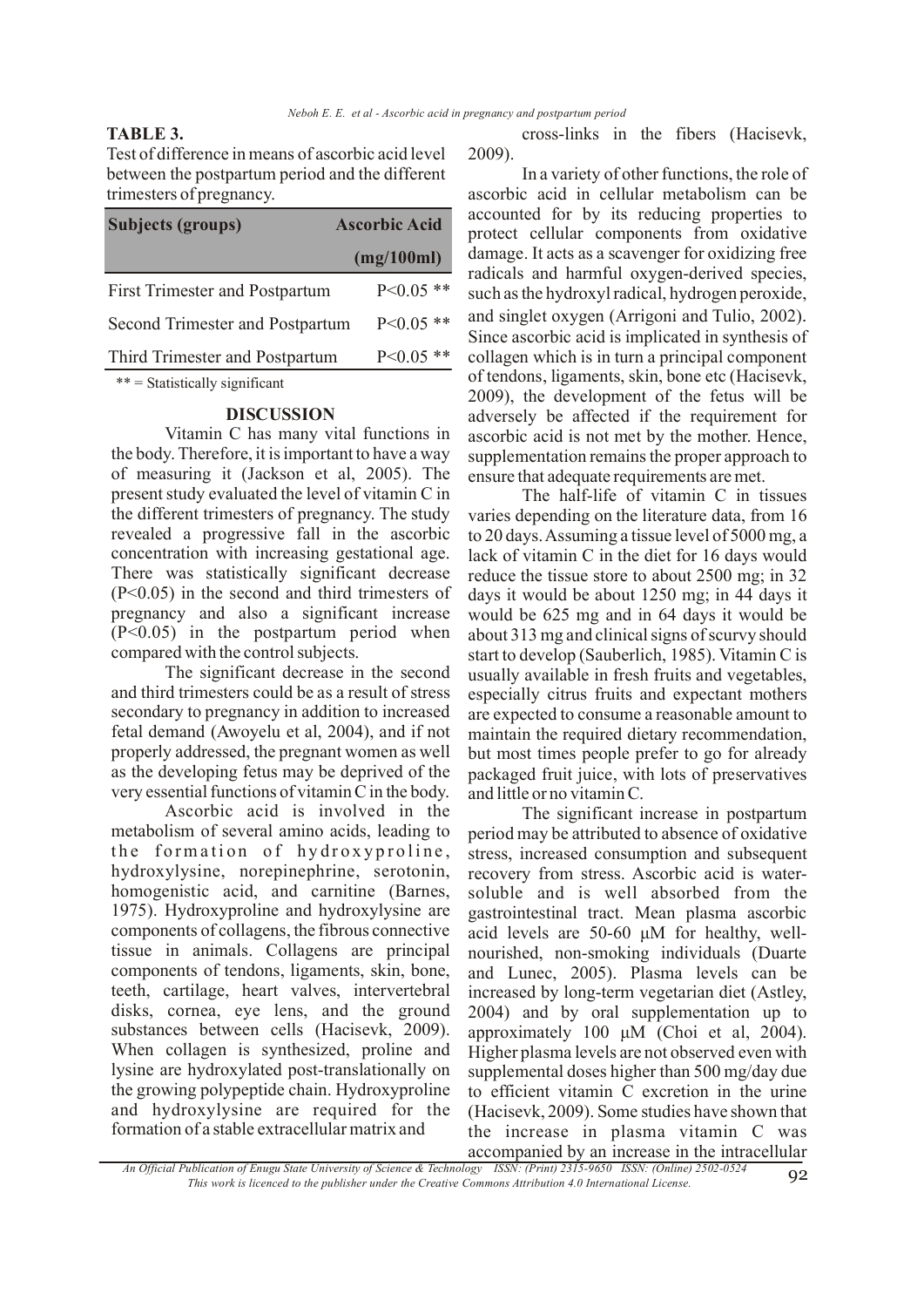However, this increase is often not dosedependent (Duarte and Lunec, 2005), presumably due to cellular saturation. Thus it is known that the intracellular vitamin C concentrations of neutrophils, monocytes and lymphocytes saturate at lower supplementation doses than human plasma (Hacisevk, 2009).

Even when dietary intake is adequate, pregnancy usually induce increased requirement of ascorbic acid. The amount of vitamin required by an individual has been shown to vary considerably, and may be influenced by such factors as body size, growth rate, physical activity and pregnancy. Oral vitamin C supplementation has been reported to lead to correction of haemostatic dysfunction resulting from chronic smoking (Soronnadi et al, 2013). The recommended dietary daily allowances for vitamin C are 90 mg for men and 75 mg for women. At intakes of the vitamin about 60 mg/d in both genders, ascorbate begins to appear in the urine. However, intakes of 250 mg/d and higher are required to saturate ascorbate concentrations in plasma and contents of white blood cells (Levine et al, 2001).

Irrespective of the fact that 300mg of ascorbic acid is given as part of routine antenatal drug supplementation; significant reduction was still recorded in the level of the vitamin in pregnant women. This goes to show that the vitamin C supplementation for pregnant women in our environment is insufficient. There should be further study to determine the actual dose that will be appropriate

#### **CONCLUSION**

The enormous benefits of adequate serum levels of ascorbic acid during pregnancy cannot be over emphasized. Having ascertained, from the study, that serum levels of ascorbic acid were significantly lowered as pregnancy progresses in spite of the supplements given, efforts should therefore be made to encourage the consumption of vitamin C-rich diets such as citrus fruits and vegetables pregnant women. Other antioxidants like vitamin E may also be encouraged. This will go a long way in reducing maternal and pre-natal mortality and also other likely complications that may result from vitamin C deficiency.

### **REFERENCES**

- Arrigoni O, De Tulio MC. (2002). Ascorbic acid: much more than just an antioxidant" , 1569: 1-9. *Biochim.Biophys.Acta*
- Astley SB, Elliott RM, Archer DB, Southon S. (2004). Evidence that dietary supplementation with carotenoids and carotenoid-rich foods modulates the DNA damage: Repair balance in human lymphocytes. *Br.J.Nutr*. 91: 63-72.
- Awoyelu CO, Agharanya JC, Oguntibeju OO. (2004). Ascorbic acid status in third trimester of pregnancy, at delivery and in cord blood: *Indian Journal of*  19: (1): 54-56. *Clinical Biochemistry.*
- Barnes MJ. (1975). Function of ascorbic acid in collagen metabolism. 258: 264-277. *Ann.NY Acad.Sci.*
- Bourne C. (2002). Vitamin C and Immunity: *British*  . 2: 341-345. *Journal of Nutrition*
- ++ Bruick RK, McKnight SL. (2001). A conserved family of prolyl-4-hydroxylases that modify. Science, 294: 1337-1340.
- Choi SW, Benzie IFF, Collins AR., Hannigan BM, Strain JJ. (2004).Vitamin C and E: Acute interactive effects on biomarkers of antioxidant defense and oxidative stress. Mutat. Res. 551:109-117.
- Duarte TL, Lunec J. (2005). Review:When is an antioxidant not an antioxidant? A review of novel actions and reactions of vitamin C. Free Rad.Res. 39(7): 671-686.
- Hemma H, Endo T, Kitajima Y, Manase K, Hata H, Kudo R. (2003). Effects of ascorbic acid supplementation on serum progesterone levels in patients with luteal phase defect: Fertility and Sterility. 80: (2): 459-461
- Ibadin M, Osubor CC. (1999). Plasma ascorbic acid status in Nigerian children with upper respiratory infection: Nigerian Medical Practitioner. 37: 18-20.
- Ibeziako PA, Emitte SI. (1981). Plasma ascorbic acid levels in Nigerian mothers and newborns: *J.Trop.*  : 27 (5): 263-266. *Paediatr.*
- Khalili A, Waly G. (1989). Vitamin C in the nutrition of infants, pregnant and lactating women: *Journal of*  . 32: 153-158. *the Egyptian Medical Association*
- Krishna M, Venkataramana G. (2007). Status of lipid peroxidation, glutathione, ascorbic acid, vitamin E and antioxidant enzymes in patients with pregnancy-induced hypertension: *Indian J.*  . 51 (3): 284-288. *Physiol. Pharmacol*